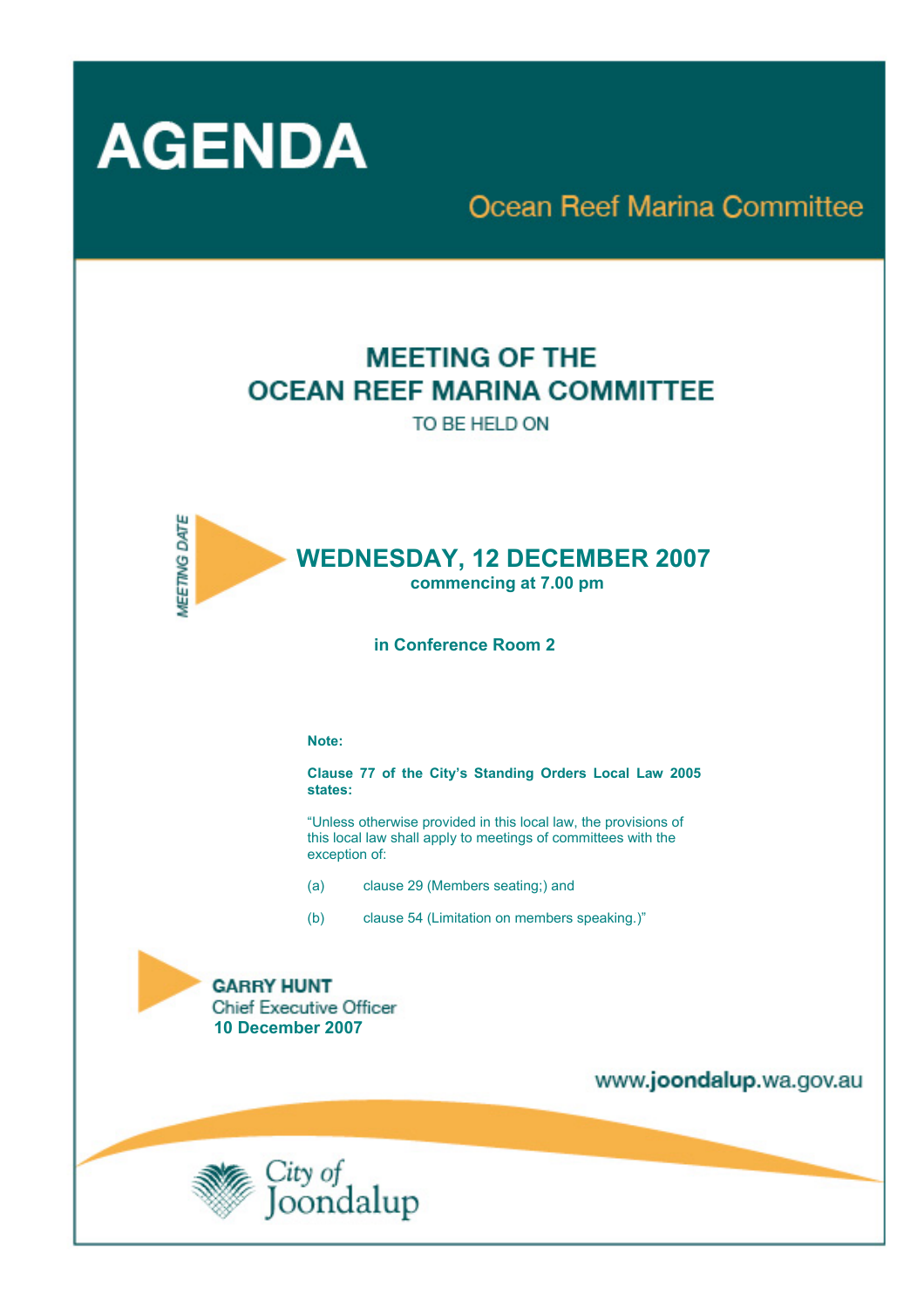## **CITY OF JOONDALUP**

Notice is hereby given that a meeting of the **OCEAN REEF MARINA COMMITTEE**  will be held in Conference Room 2, Joondalup Civic Centre, Boas Avenue, Joondalup on **WEDNESDAY, 12 DECEMBER 2007** commencing at **7.00 pm** 

GARRY HUNT Chief Executive Officer **Joondalup** 10 December 2007 Western Australia

### **AGENDA**

#### *Committee Members*

**Mayor Troy Pickard Presiding Person** *Cr Trona Young Cr Kerry Hollywood Cr Geoff Amphlett Cr Michele John Cr Brian Corr Cr Russ Fishwick* 

*Cr Albert Jacob Deputy Presiding Person* 

#### *Terms of Reference*

*To provide leadership for, and oversight of, the Ocean Reef Marina project.*

#### **DECLARATION OF OPENING**

#### **APOLOGIES/LEAVE OF ABSENCE**

#### **CONFIRMATION OF MINUTES**

#### MINUTES OF THE OCEAN REEF MARINA COMMITTEE MEETING HELD ON 20 NOVEMBER 2007

#### **RECOMMENDATION**

**That the minutes of the meeting of the Ocean Reef Marina Committee held on 20 November 2007 be confirmed as a true and correct record.**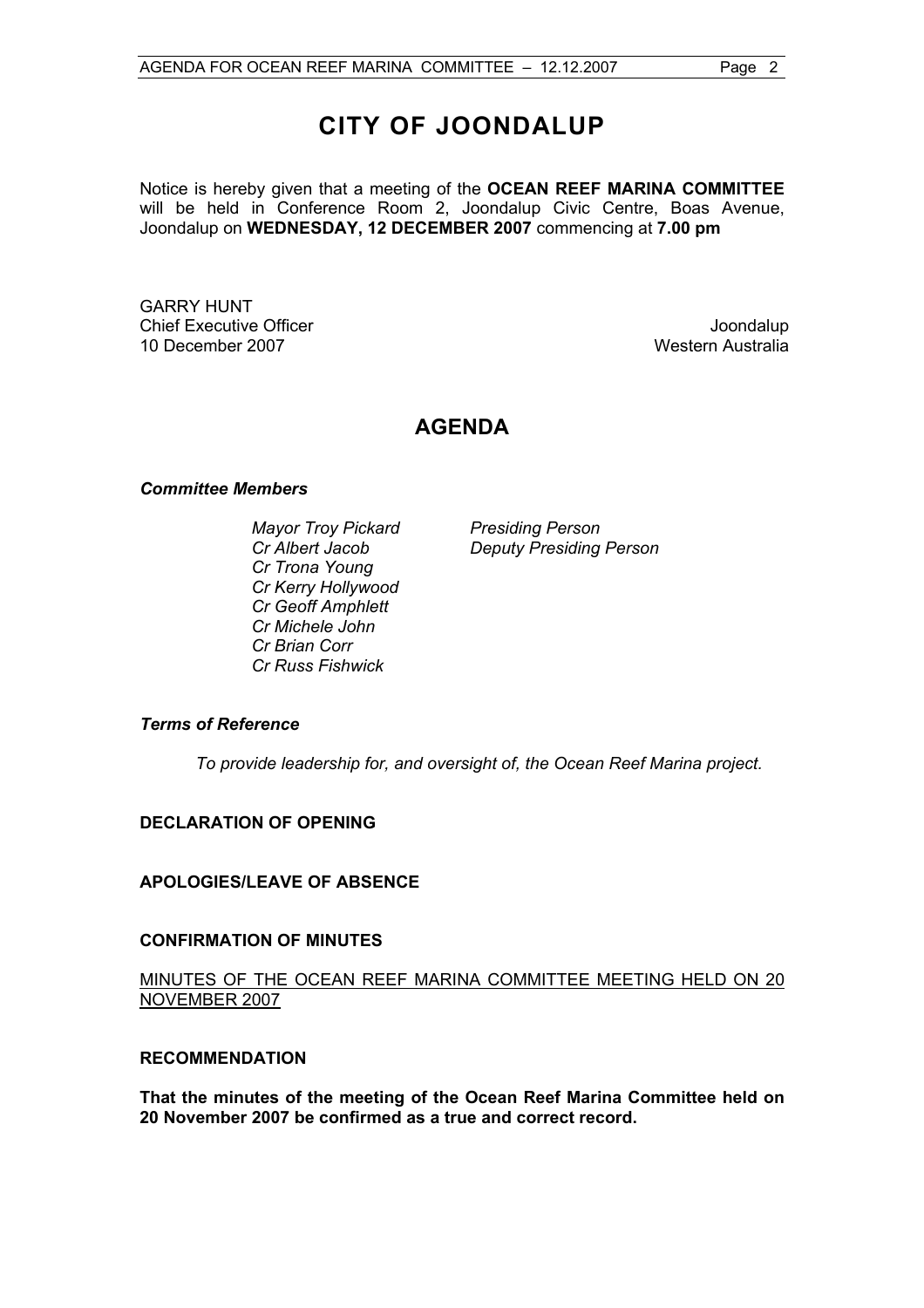**ANNOUNCEMENTS BY THE PRESIDING PERSON WITHOUT DISCUSSION** 

#### **DECLARATIONS OF INTEREST**

**IDENTIFICATION OF MATTERS FOR WHICH THE MEETING MAY SIT BEHIND CLOSED DOORS** 

**PETITIONS AND DEPUTATIONS** 

#### **REPORTS**

- **ITEM 1 OCEAN REEF MARINA DEVELOPMENT SITE CONSULTATION Page 4**
- **ITEM 2 OCEAN REEF MARINA STEERING COMMITTEE STATUS UPDATE Page 8**

**MOTIONS OF WHICH PREVIOUS NOTICE HAS BEEN GIVEN** 

**REQUESTS FOR REPORTS FOR FUTURE CONSIDERATION** 

**CLOSURE**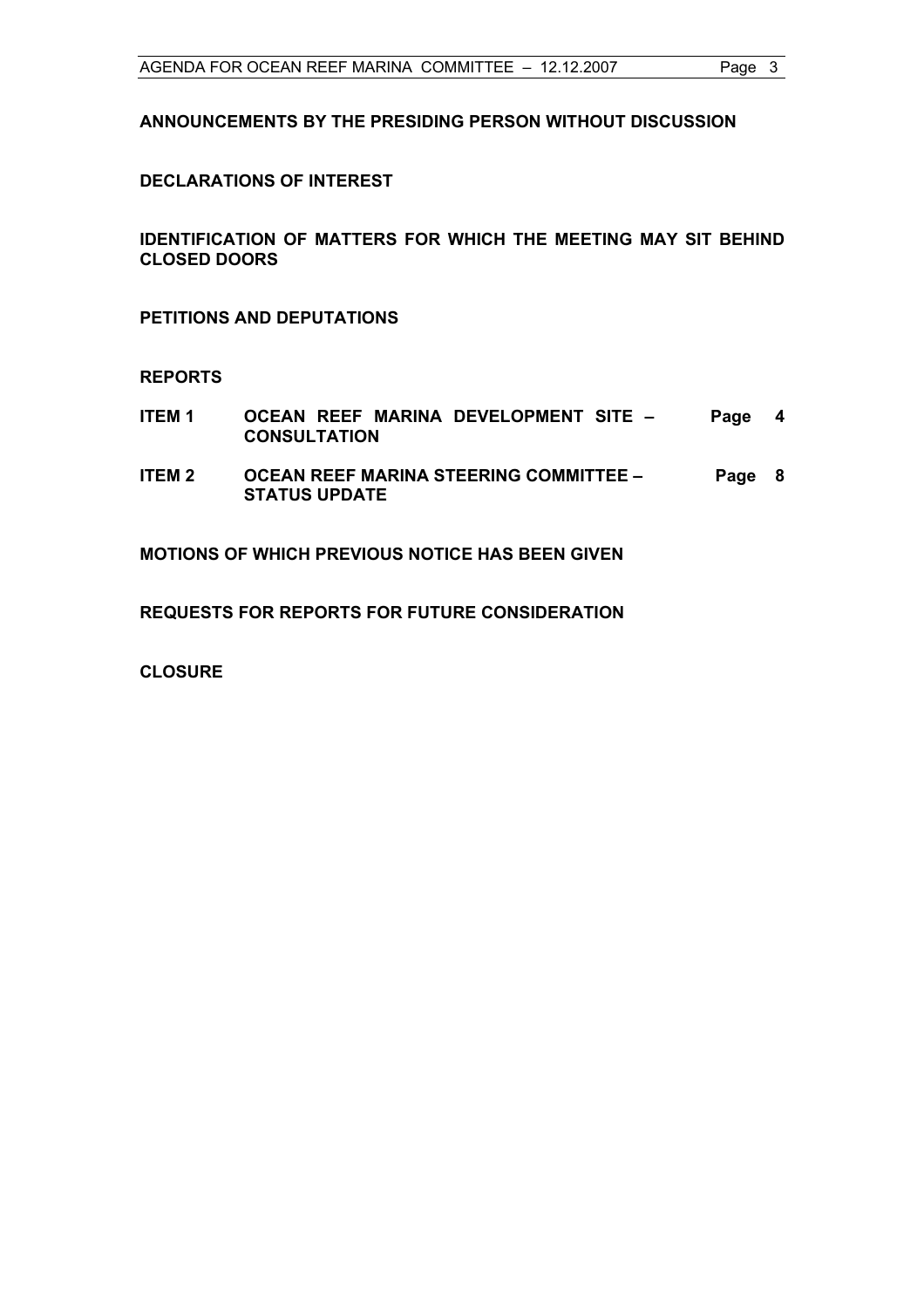## **ITEM 1 OCEAN REEF MARINA DEVELOPMENT SITE – CONSULTATION - [07303] [04171] [12950]**

**WARD:** North Central

**RESPONSIBLE** Mr Ian Cowie **DIRECTOR:** Governance and Strategy

#### **PURPOSE/ EXECUTIVE SUMMARY**

To provide information to the Committee on the following:

- Community feedback received following a consultation process which invited public submissions on what they would LIKE to see and NOT like to see eventuate at the proposed Ocean Reef Marina Development Site.
- The nominations received for a Community Reference Group that will represent local issues and provide information to assist the Project Team to design a Structure Plan.

#### **BACKGROUND**

The objectives of the consultation process were as follows:

- To facilitate broad community participation
- To identify potential members of a Community Reference Group (CRG) that will represent local issues
- To provide the Project Team with sufficient information from stakeholders to assist in developing appropriate Structure Plan.

Strategies to achieve the objectives included development of an information package for distribution to the predetermined target population (i.e., those most directly affected by the development) and the broader community.

The package included the following documents:

- FAQs concerning the Ocean Reef Marina Development Site and the consultation process
- A form with two key questions: "What would you LIKE to see at the marina development site?" and "What would you NOT like to see at the site?"
- An Expression of Interest (EOI) form for members of the public with an interest in serving on a Community Reference Group

The public were made aware of the consultation project through advertisements in local community newspapers, the Saturday West Australian and Public Notices on the City's website. Posters were placed at Customer Service Centres at the Joondalup Administration Building and the Whitford City Shopping Centre and all City libraries. The advertisements identified that the public could obtain the information package by telephoning a nominated officer at the City or if they preferred, use the online versions of the survey and the EOI by visiting the City's website. Additionally, 180 households were randomly selected from the City's databases and sent copies of the information package directly through Australia Post.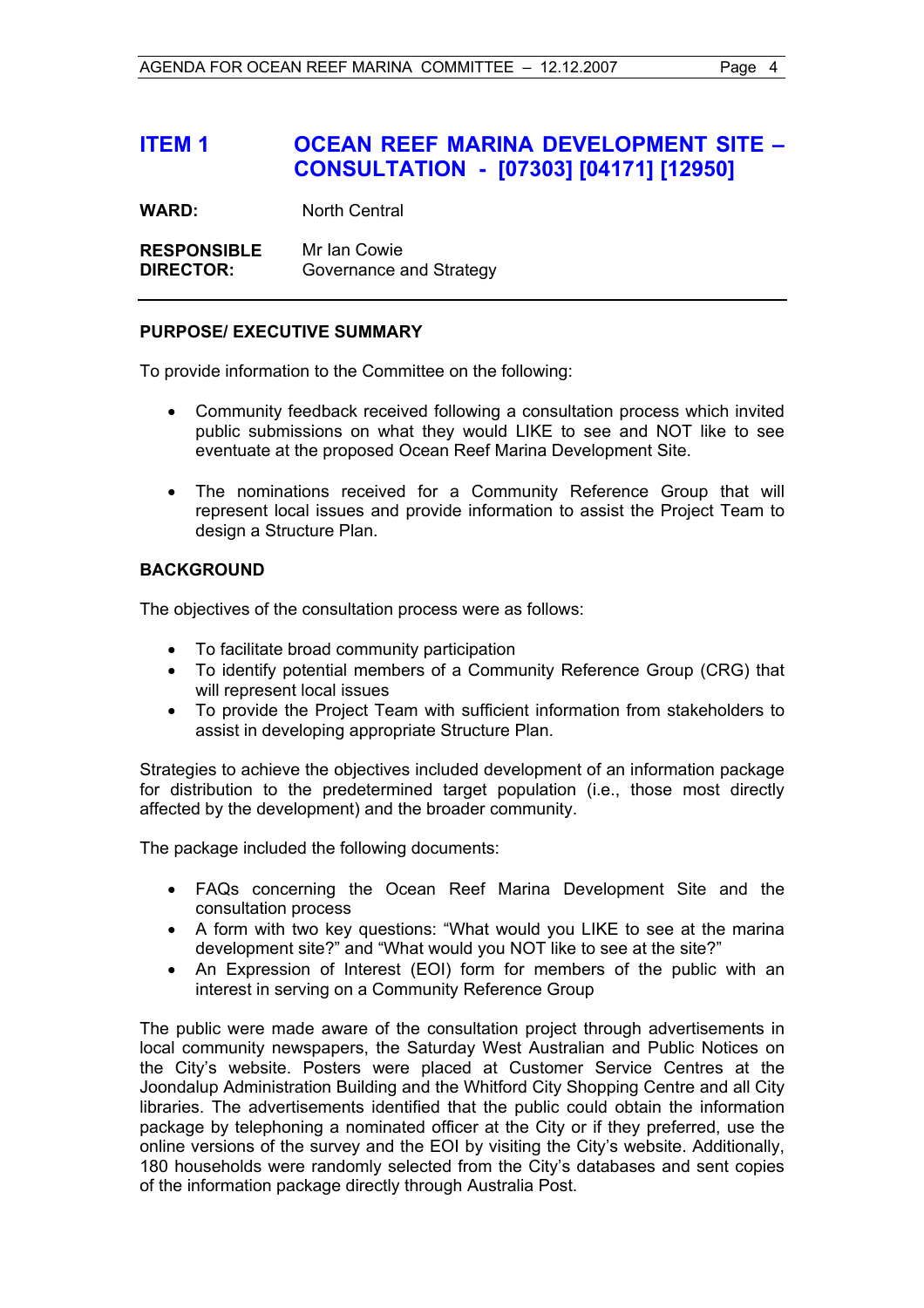#### **DETAILS**

In total, 456 submissions were received on the matter of what the community would LIKE to see and NOT like to see at the Ocean Reef Development Site. Of the 456 submissions received, 330 were from the participation target population living in the suburbs of Ocean Reef, Mullaloo, Iluka, Currambine, Connolly and Heathridge; 85 from other City of Joondalup suburbs; 33 from people with an interest in the site from other Local Government areas and eight from people who opted not to identify the suburb/district of origin.

The submissions were analysed to identify the major themes of interest to the community and this information is provided in a table format in Attachment 1 to this report.

Whilst there were minor variations in order of preference depending on where people lived, key items identified as desirable for inclusion were:

- Grassed outdoor places and play areas with plenty of shade where families can get together to have picnics or BBQs or perhaps a game of cricket
- Improved/enhanced boating facilities
- Restaurants and cafes to relax and enjoy the views
- Boutique/specialist shops (a boardwalk) for browsing
- Places for aquatic activities such as a safe swimming beach for children, fishing jetties, diving platforms, kayak hire, surfing
- Places where people can go for a friendly drink

The items that respondents would not like to see were also analysed (Attachment 2). A predominant theme concerned fears that the boat harbour would lose its unique identity as a boating haven and become "…another shopping centre by the sea."

A total of 132 Expressions of Interest were received for membership of the CRG. Four categories of membership were identified and the following identifies the number of applications in each category.

Category A – Ocean Reef residents - 68

Category B – Residents of Iluka, Mullaloo, Heathridge, Connolly and Currambine – 30

Category C – Representatives of community interest groups/occupiers – 23

Category D – North West Corridor communities - 11

A summary of the EOIs received is provided in Attachment 3 to this report. The actual applications are provided in the Councillor's Reading Room and copies have been made for members of the Ocean Reef Committee.

The original report on the consultation process proposed a CRG of 30 people drawn from the four categories in the following manner:

- Category A 10 individuals representing residents of Ocean Reef
- Category B 10 individuals representing surrounding suburbs including Iluka, Mullaloo, Heathridge, Connolly and Currambine;
- Category C 5 individuals representing community groups/agencies
- Category D 5 individuals representing the northwest corridor communities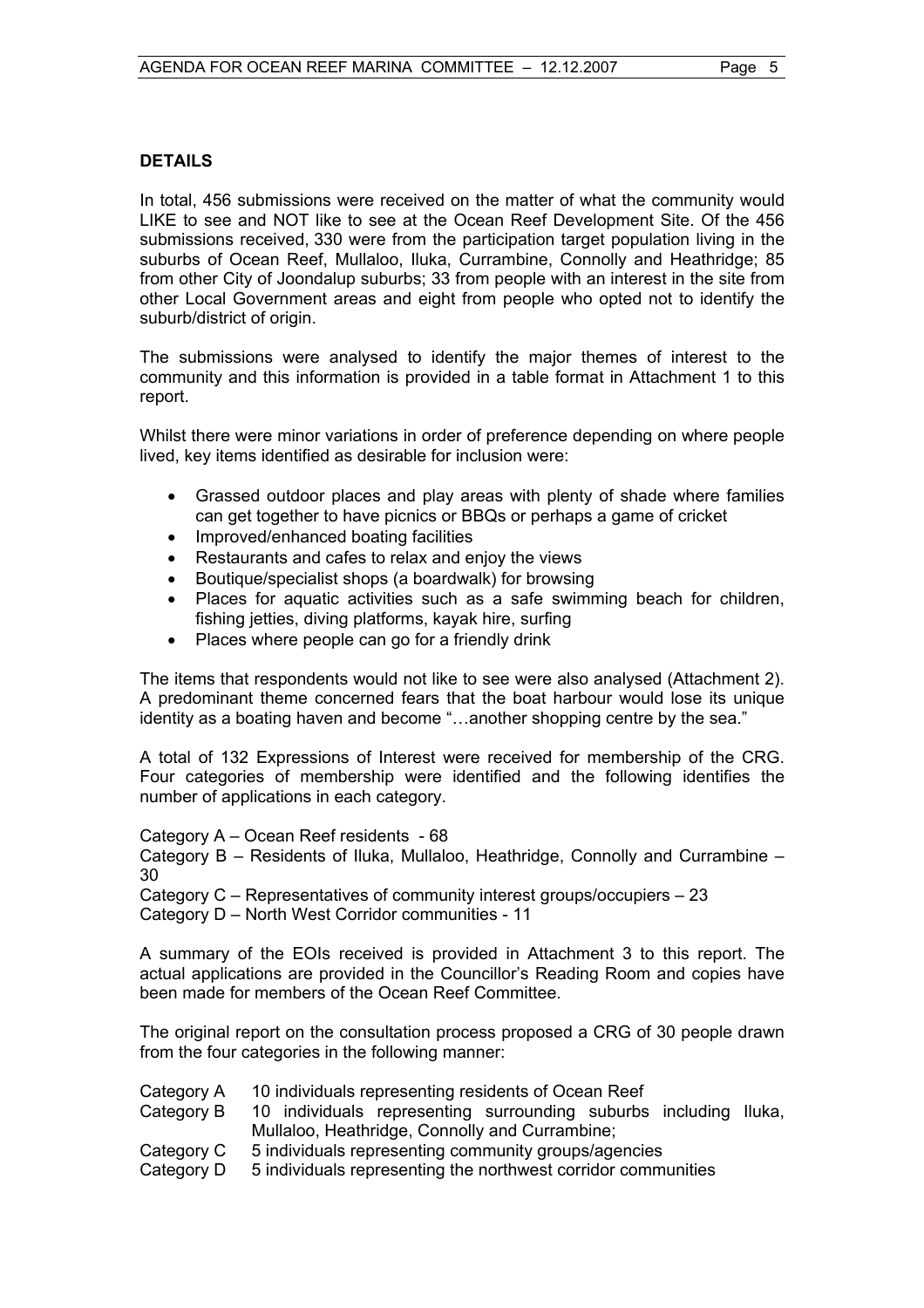Further, in the event that more individuals were willing to serve on the CRG than there were places available, the final make up of the group was to be decided by randomised selection.

#### **Link to Strategic Plan:**

Key Focus Area: Organisational Development

Objective: To ensure the City responds to and communicates with the community

Strategy 4.3.1: Provide effective and clear community consultation Strategy 4.3.2: Provide accessible community information Strategy 4.3.3: Provide fair and transparent decision-making processes

#### **Regional Significance:**

The Ocean Reef Marina Development Project is of major significance for the region with respect to local economic growth.

#### **Sustainability Implications:**

Sustainability issues with respect to the environment have been raised in a number of submissions.

#### **Consultation:**

Given the level of interest in the project, it was considered important to ensure that the initial community feedback concerning the marina development site represented local views. Therefore a decision was taken to seek participation from at least 30 people living adjacent to the Marina development site from the suburbs of Ocean Reef, Iluka, Mullaloo, Heathridge, Connolly and Currambine.

Throughout the consultation period, regular updates on the number of submissions received were provided on the City's website on the "Have Your Say" web page. Status reports were also provided to the Ocean Reef Committee of Council.

The following table identifies the outcome of targeting those suburbs following the 28 September 2007 closing date for submissions. The response rate for the original participation target of 180 was 168% indicating very high levels of local interest.

|               | <b>Participation</b> | <b>Participation</b> |
|---------------|----------------------|----------------------|
| <b>Suburb</b> | <b>Target</b>        | Level                |
| Connolly      | 30                   | 14                   |
| Currambine    | 30                   | 11                   |
| Iluka         | 30                   | 27                   |
| Heathridge    | 30                   | 27                   |
| Mullaloo      | 30                   | 44                   |
| Ocean Reef    | 30                   | 207                  |
|               | 180                  | 330                  |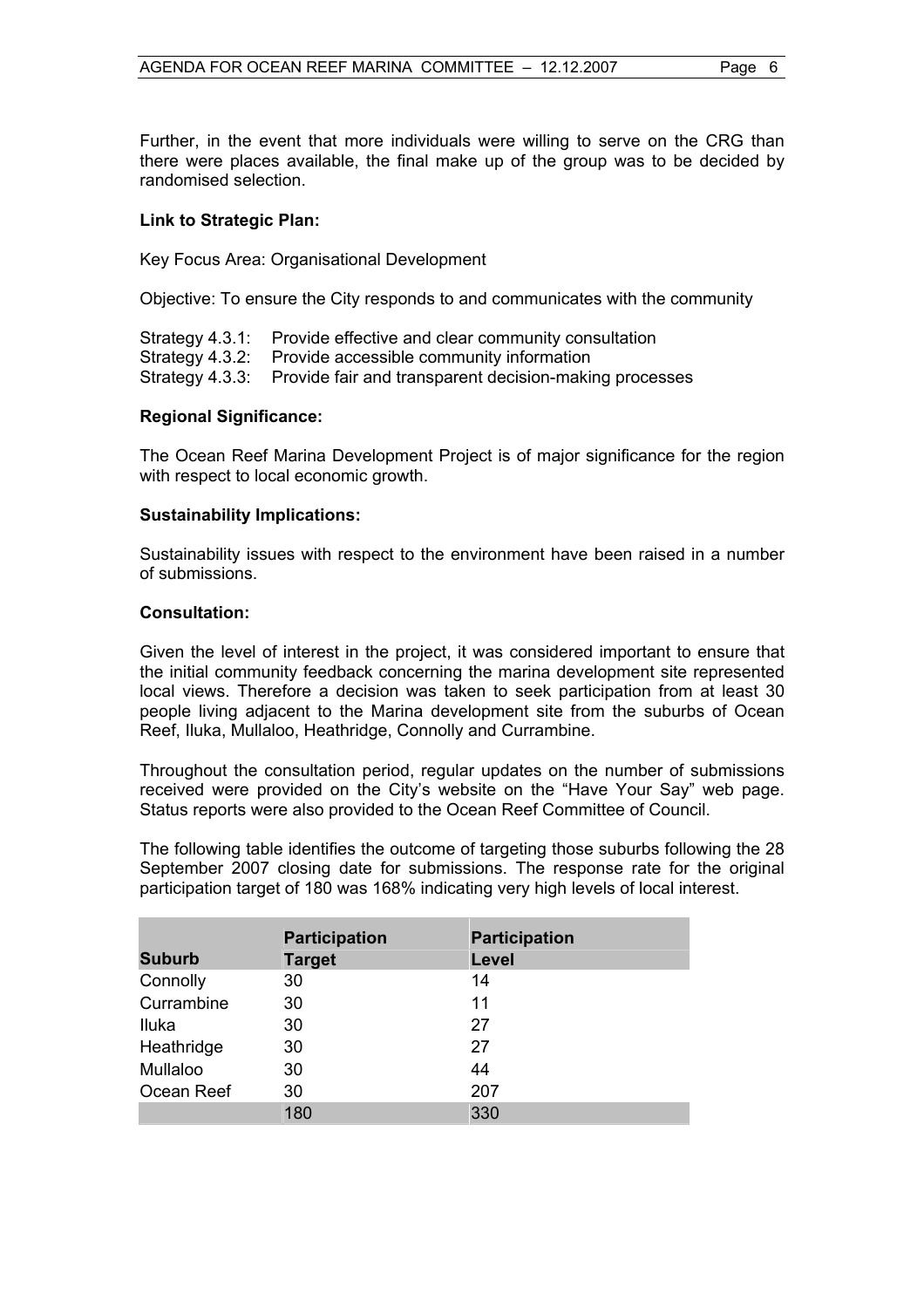#### **COMMENT**

Community interest in this project is significant and it will therefore be important to continue providing regular updates to the community using a number of channels for communication.

Given the numbers of people with an interest in serving on the committee, there are two distinct options for selection. One would be to assess each applicant's submission while the other is through random selection. Here it should be noted that the City's Community Consultation Plan suggests random selection as an appropriate method to use in certain cases.

#### **ATTACHMENTS**

- Attachment 1 Analysis of community information What people would LIKE to see
- Attachment 2 Analysis of community information What people would NOT like to see
- Attachment 3 Expressions of Interest submissions for the Community Reference **Group**

#### **VOTING REQUIREMENTS**

Simple Majority

#### **RECOMMENDATION**

**That the Ocean Reef Marina Committee:** 

- **1 NOTES the feedback from the community consultation as outlined in Attachments 1 and 2 to this Report;**
- **2 RECOMMENDS to Council which applicants should be appointed to the Community Reference Group.**

*Appendix 1 refers*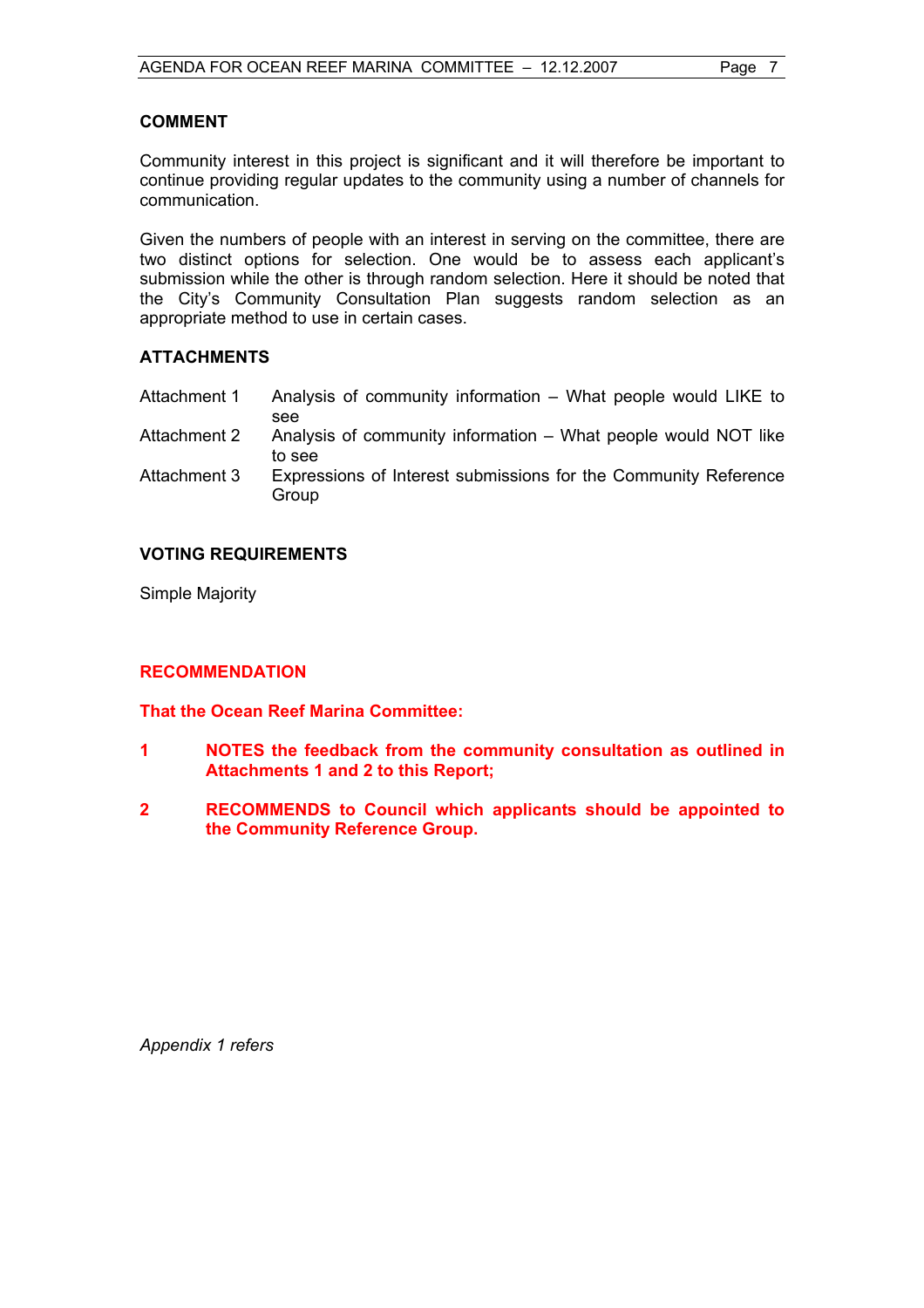### **ITEM 2 OCEAN REEF MARINA STEERING COMMITTEE – STATUS UPDATE - [04171] [07303]**

**WARD:** North Central

**RESPONSIBLE** Mr Garry Hunt **DIRECTOR:** Office of CEO

#### **PURPOSE / EXECUTIVE SUMMARY**

To provide the Committee with a status update of the Ocean Reef Marina Steering Committee.

#### **BACKGROUND**

#### **Project Description**

The primary objective for this project is to develop a concept design and structure plan for the 46 hectare Ocean Reef development site, consistent with the Council's original intent to develop a regional mixed-used boat harbour facility.

#### **Project Summary**

The Ocean Reef Marina project development site is located on the coast at Ocean Reef and is approximately 46 hectares in area. The site includes Foreshore Reserve 20561, Lots 1029 and 1032 (which includes the City owned land), Groyne Reserve 36732 and Breakwater Reserve 39014 both vested in the City and Water Corporation land at Lot 1033. The site currently consists of a boat launching facility, parking for vehicles and boat trailers, reserves, freehold land and the sea sports club and sea rescue building.

The City entered into an agreement for the vesting of the Ocean Reef Boat Launching Facility with Water Corporation and the Minister for Transport in 2001 in order for the above Reserves to be transferred to the City**.** 

The first stage of the project focuses on identifying a concept design and structure plan for the Ocean Reef Marina to meet the social/lifestyle needs of the region, promote economic development and protection of the environment in a sustainable way. A community consultation period was established to provide information on community views.

#### **DETAILS**

456 submissions were received on feedback for the site, and 134 submissions were received for the Community Reference Group. Details on the submissions have been provided to the committee members of the Ocean Reef Marina Committee, for recommendations to Council on which applicants should be appointed to the Community Reference Group.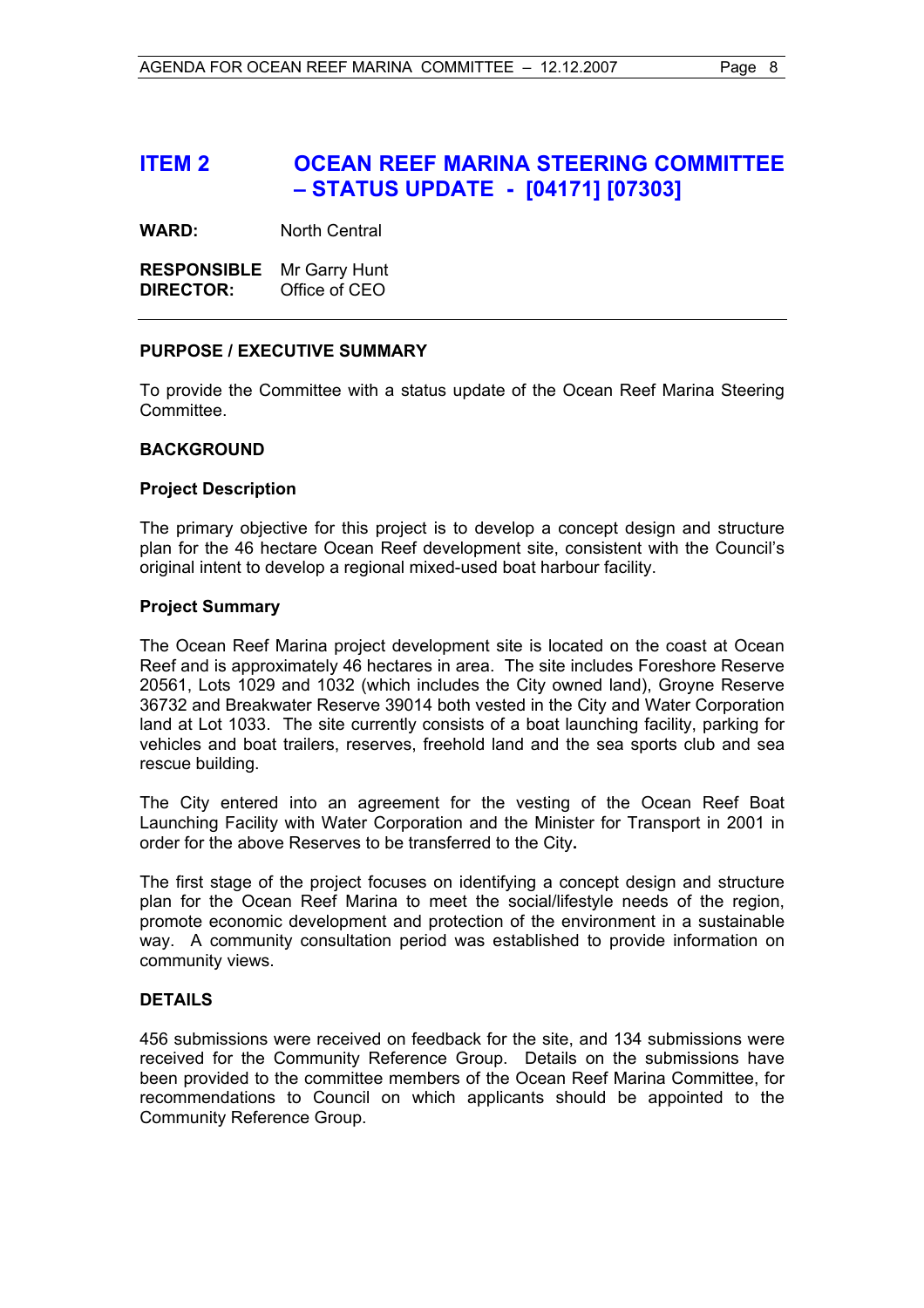The Ocean Reef Marina Steering Committee (comprising the Chief Executive Officer, representatives of the Department of Planning and Infrastructure, Landcorp and the Water Corporation) has met on four occasions.

#### • **9 August 2007**

At the first meeting the attendees spoke on their understanding of the project. The Chief Executive Officer and Director, Planning and Community Development outlined the history of the project. Past information would be used as a reference point only.

It was advised that the Minister for Planning and Infrastructure had previously requested the involvement of Landcorp. Due to Landcorp now operating on a commercial basis their involvement was clarified. Landcorp are willing to act as an advisor to the Steering Committee; to provide advice and comments on potential development costs and environmental and economic studies; and to liaise with Department for Planning and Infrastructure.

The Project Activities and Project Plan and Consultants Team were outlined by the Project Mangers (Coffey Group).

The City's Community Consultation Process was also outlined.

#### • **20 September 2007**

The attendees provided details on their agencies expectations of the site and whether any strategic level policies, charters or procedures would impact the site.

The Director, Governance and Strategy outlined the progress of the City's Community Consultation Programme, which called for submissions on what the community would like and wouldn't like at the site, as well as nominating for a 30 member Community Reference Group.

It was advised that there would be an increase in the consultants' fees due to the time which lapsed from the original appointment.

#### • **25 October 2007**

The revised Project Activities and Project Plan was discussed.

Preliminary investigations on engineering issues via a desktop analysis to commence, which extends back from the water onto land. This will be fed into the strengths and weakens analysis.

#### • **22 November 2007**

Meeting held at the Ocean Reef Marina site to allow attendees to see the layout and contours of the site.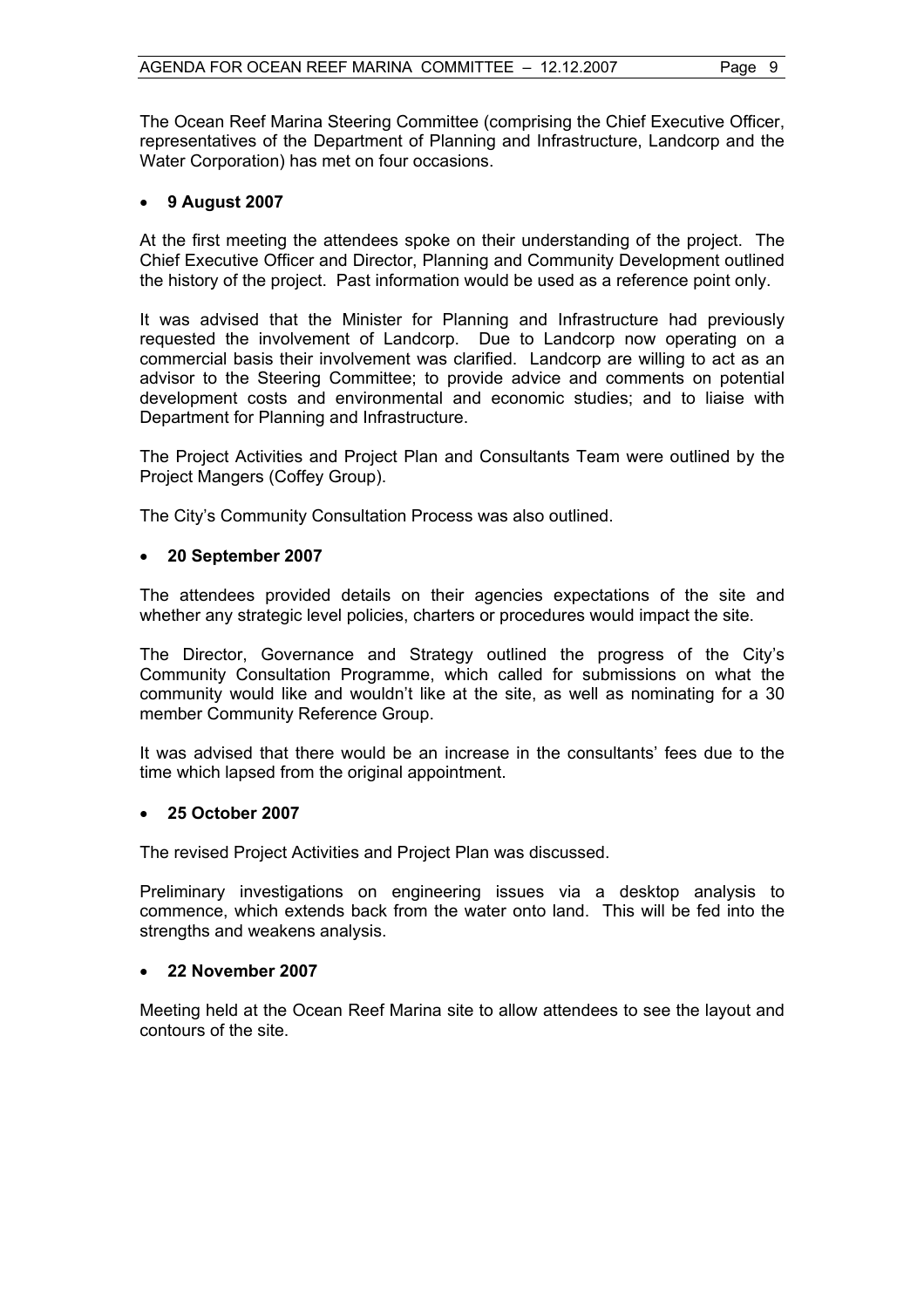#### **Documents provided to the Steering Committee**

- 1. \*Council Report CJ077-04/07 Ocean Reef Marina Project (for oversight and reporting structure and community consultation programme), including the Gryphon Management Australia Community Participation Plan.
- 2. Project Activities and Project Plan.
- 3. \*Aerial photograph and site plans.
- 4. \*Minutes of the Ocean Reef Marina Committee for 17 July 2007.
- 5. Ocean Reef Structure Plan Consultation details.
- 6. Report from the Department for Planning and Infrastructure (May 2007) titled *Perth Recreational Boating Study – Planning for Future Needs.*
- 7. Report from the Western Australian Planning Commission (December 2000) titled *Bush Forever Volume One – Policies, Principles and Processes*.
- 8. Brochure from the Western Australian Planning Commission (July 2004) titled *Bush Forever (protection areas) Community Guide.*
- 9. Agreement between the City, Minister for Transport and Water Corporation (19 October 2001) to enable the City to undertake to management of the Ocean Reef Boat Launching Facility (Reserve 36732, Breakwater Reserve and Foreshore Reserve).
- 10. Chronological history of the site (May 2000 to May 2006).
- 11. Aims, goals and objects (including sketches) from 2002 community workshop.

*\* Documents marked with an asterix have previously been provided to Elected Members. All other documents will be tabled at the meeting.* 

#### **CURRENT STATUS**

Officers from the City are now analysing the land owned by the City (Lot 1029 – 24ha) to determine the areas that could be suitable for development and/or regeneration. This land has the status of *Bush Forever.*

#### **ATTACHMENTS**

| Attachment 1 | Aerial Photograph                |
|--------------|----------------------------------|
| Attachment 2 | <b>Bush Forever Site Details</b> |

#### **VOTING REQUIREMENTS**

Simple Majority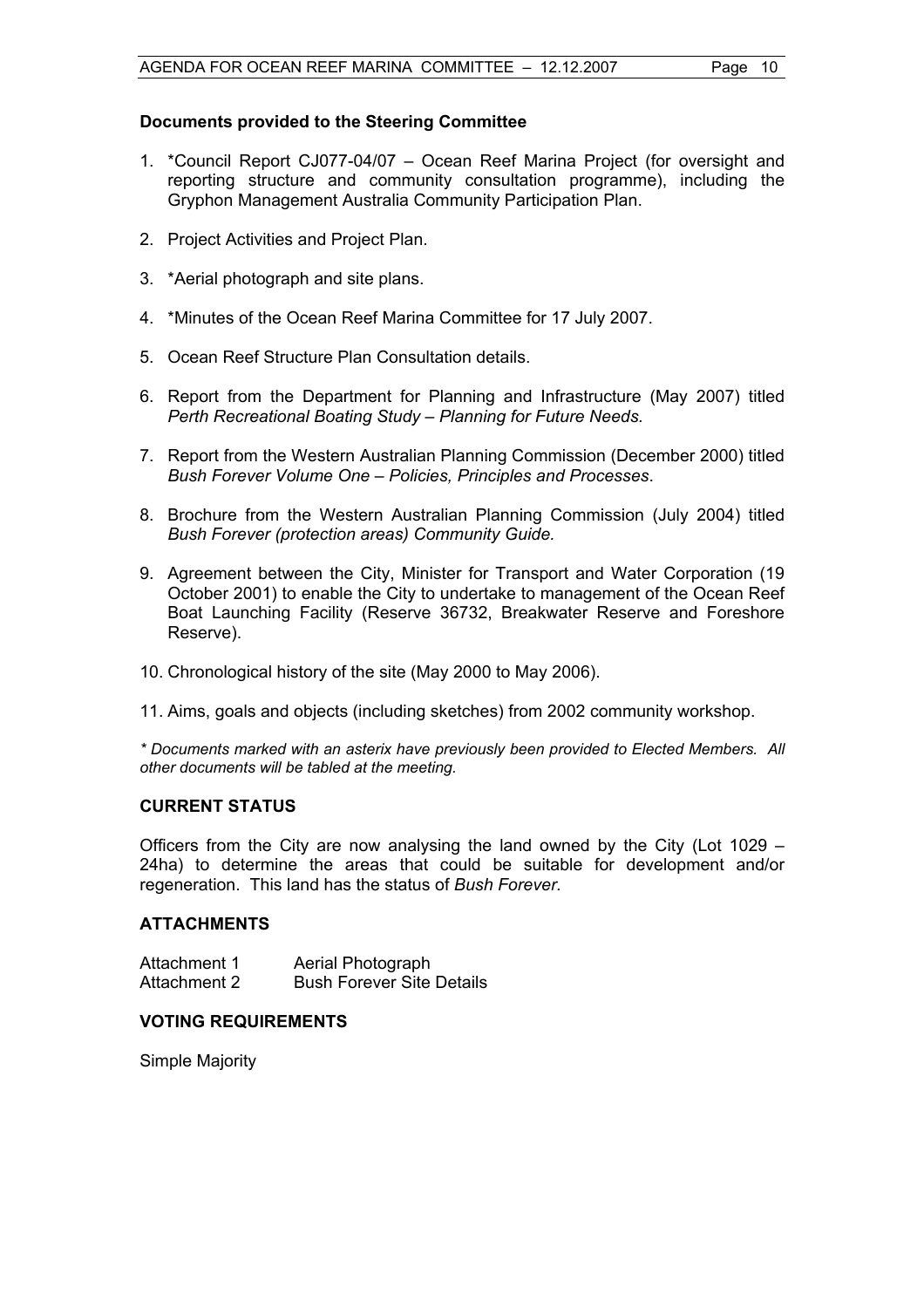#### **RECOMMENDATION**

**That the Ocean Reef Marina Committee NOTES the progress of the Ocean Reef Marina Steering Committee as outlined in this Report.** 

*Appendix 2 refers*